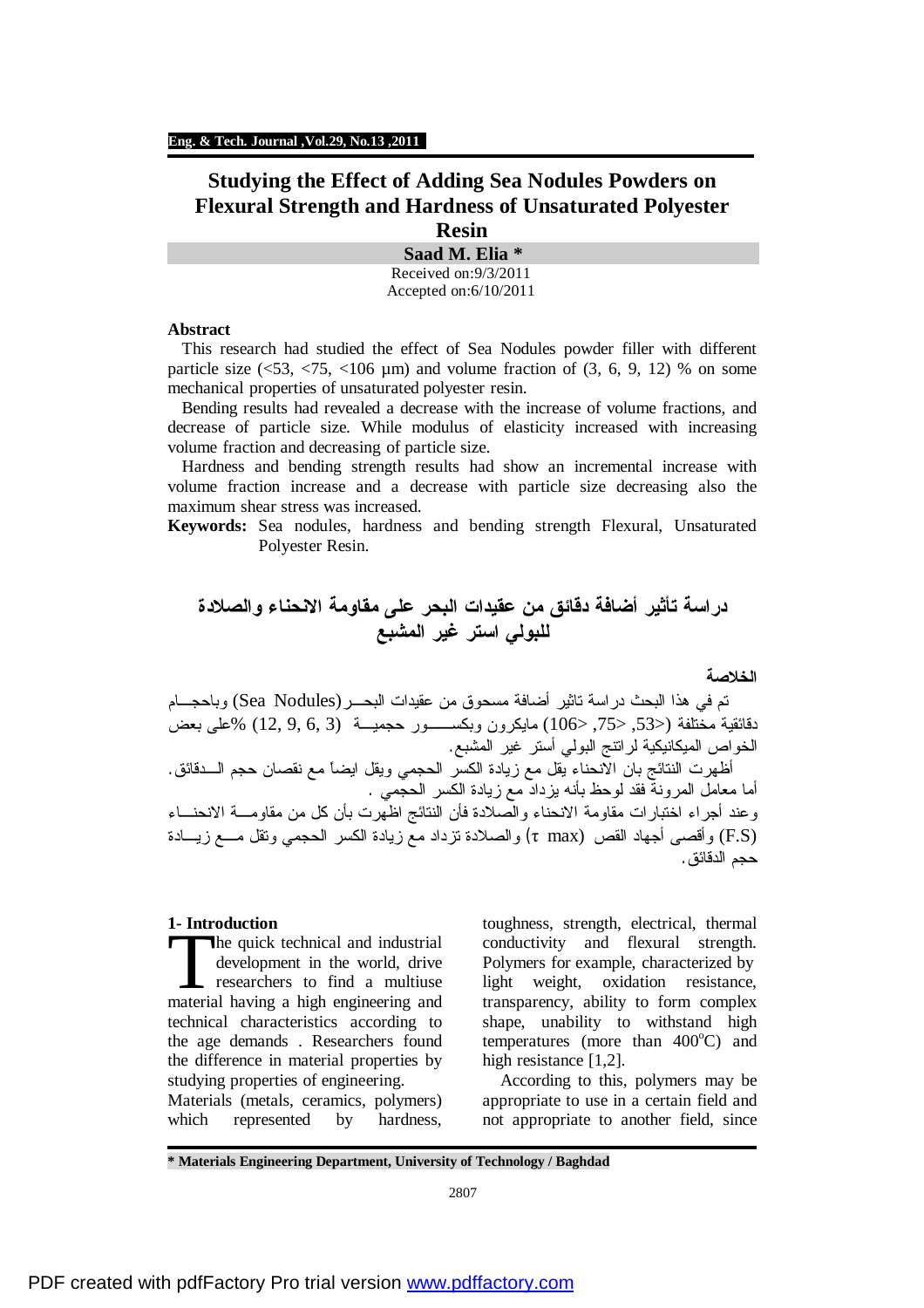there are a lot of modern industries and technology that need materials have a combination of unusual properties (high impact, light weight and resistance to various environmental condition) which should be economic and suitable for industrial purposes and engineering application.

 All of which had led to find out what is termed composite materials [2].

 Polymer matrix composite materials are considered as a modern materials in most of engineering and technical applications. The most important demands in the use of these materials are good toughness, high performance, resistance to applied internal and external stresses and its resistance to environmental conditions: temperature, pressure ….etc. The most important required characteristics of these materials are: must be very strong, highly rigid and have low strength to weight ratio. In addition, having better fatigue resistance than traditional engineering metals and high rigidity and toughness [3].

 Consequently, It can be found a lot of properties in composite materials which are needed for engineering applications and that cannot be found in ceramic or metallic alloys or polymeric materials[4].

 In 1977, Lerchenthal and Brenman studied the reinforcement of epoxy and unsaturated polyester resin with (20-85) % of in organic materials like kaolin and talc as fillers. Flexural strength was calculated for different volume fraction and different size of particles. Results showed the decrease in flexural strength of epoxy due to weak bonding between composite materials phases while polyester showed better results [5].

 In 1978, Young and Beaumont studied some mechanical properties of

composite materials by adding a silica powders with different volume fractions varied from (up to 52%) to epoxy resin, They found that both Young's modulus that measured by compression test were increased with increasing in volume fraction of silica particles [6].

 In 2002, Kereem studied the mechanical properties of nickel particles reinforced epoxy, using particles with different particle size and volume fraction and he found that Young's modulus and yield stress values has been raised with the increasing in volume fraction of particles [7].

 Sea nodules are considered as the main resource of metallic material such as: Manganese, Nickel, Cobalt, Zinc and Copper. This nodules found in the bottom of Indian Ocean in the depth of more than five kilometers. Sea nodules also known as manganese nodules because they contain high content of manganese. Sea nodules known to be the main future resource of metals and their researches drive an advanced exhaustion area depending on its metallic resource manganese is the main content in sea nodules while copper, nickel and cobalt are finely dispersed in the oxide base that depend on economic value [8].

# **2- Experimental Part**

 A polymer matrix of unsaturated polyester resin that reinforced by sea nodules extracted from Indian Ocean a dopted for fabricating specimens.

 Unsaturated polyester matrix was prepared from unsaturated polyester resin and 2% of methyl – ethyl keton peroxide as a hardener with 0.5% of cobalt Octeate as an activator. Reinforcing material (sea nodules) was milled and the resulting powder was sieved to the required particle size.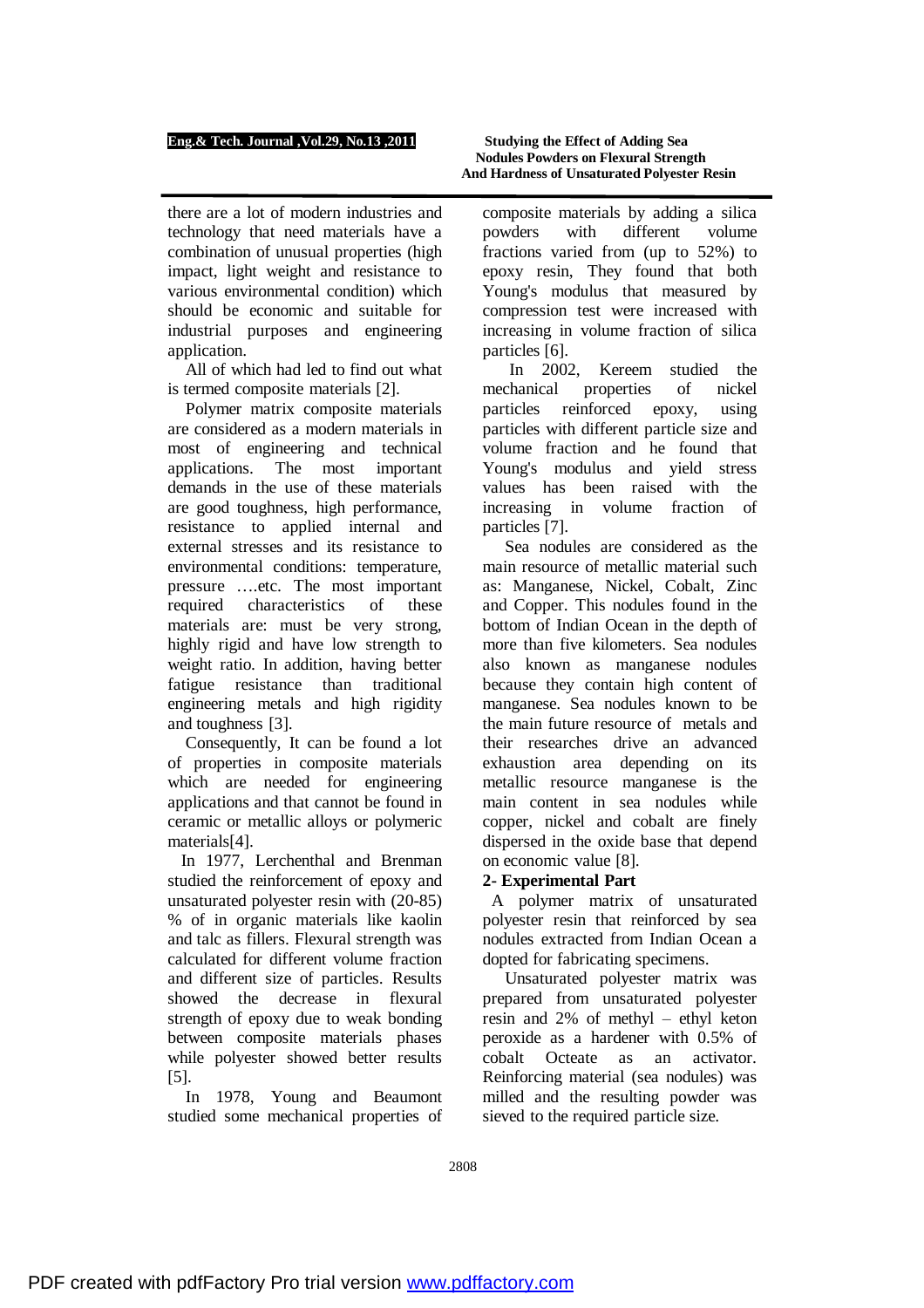Unsaturated polyester resin has good mechanical properties, bonding with other materials, thermal and electrical insulation, good surface after setting and dimension stability, table (1) gives some properties of unsaturated polyester resin [9].

 The Chemical composition of sea nodules used in this research is done by using atomic absorption in national metallurgy laboratory/ India. The data is given in table (2).

 Open mold method used to prepare Particulate composite material with a particle size of  $\langle$  <53, <75, <106 µm) and a volume fraction of (3, 6, 9, 12)% for each particle size by using rule of mixture.

 The flexural strength specimens was prepared according to (ASTM D-790) with the dimension of (4.8\*13\*191)mm and (span to depth) ratio of 1:32. Hardness specimens were tested with (shore D) method used for polymer material according to (ASTM D- 2240).

Young's modulus  $(E_{bend})$ , flexural strength and maximum shear stress  $(\tau_{\text{max}})$  were obtained mathematically from equations (1,2,3)respectively [11,12, 13].

$$
E_{bend} = \frac{F\ell^3}{I\delta 48} \dots (1)
$$

$$
F.S = \frac{3P\ell}{2bd^2} \dots (2)
$$

$$
\tau_{max} = \frac{3P}{4bd} \dots (3)
$$

Where:

**F**: Applied force (N). **ℓ** : Support span (mm). **δ** : Deformation in specimen due to the applied load (mm). **I** : Moment of inertia of specimens cross section  $(mm<sup>4</sup>)$ .

- **P** : Applied load (N).
- **b** : Specimens width (mm).

**d :** Specimens thickness (mm).

Hardness test was done by (shore D) method.

# **3- Results and Discussion**

 Flexural strength test undergoes to identify stress rate which allows the micro cracks to interact with the particles, where the specimen is subjected to tension and compression force at the same time, knowing that the flexural strength is mostly affected by the bonding strength between matrix and reinforcing material [12].

It can be seen from figures  $(1,2,3)$ , the effect of applied load on deflection rate for various volume fractions and particle sizes, The decrease in particle size and increase in volume fraction results in decrease in the deflection when the Specimen is subjected to a certain load.

 Pure Unsaturated polyester Specimens reveals deflection of (3.8mm) at a load of (13N), while for sea nodules reinforced polyester, the increase in volume fraction lead to the decrease in particle size and lead to the decrease in the deflection. The minimum deflection was found at a (12%) volume fraction for all particle size. Table (3) shows the deflection values at different particle size.

 The decrease in deflection due to bending my be due to the high adhesive forces between the matrix and the reinforcing material where the force is higher at finer particle size due to an increase in the contact surface area between matrix and reinforcing material which results in a strong interface.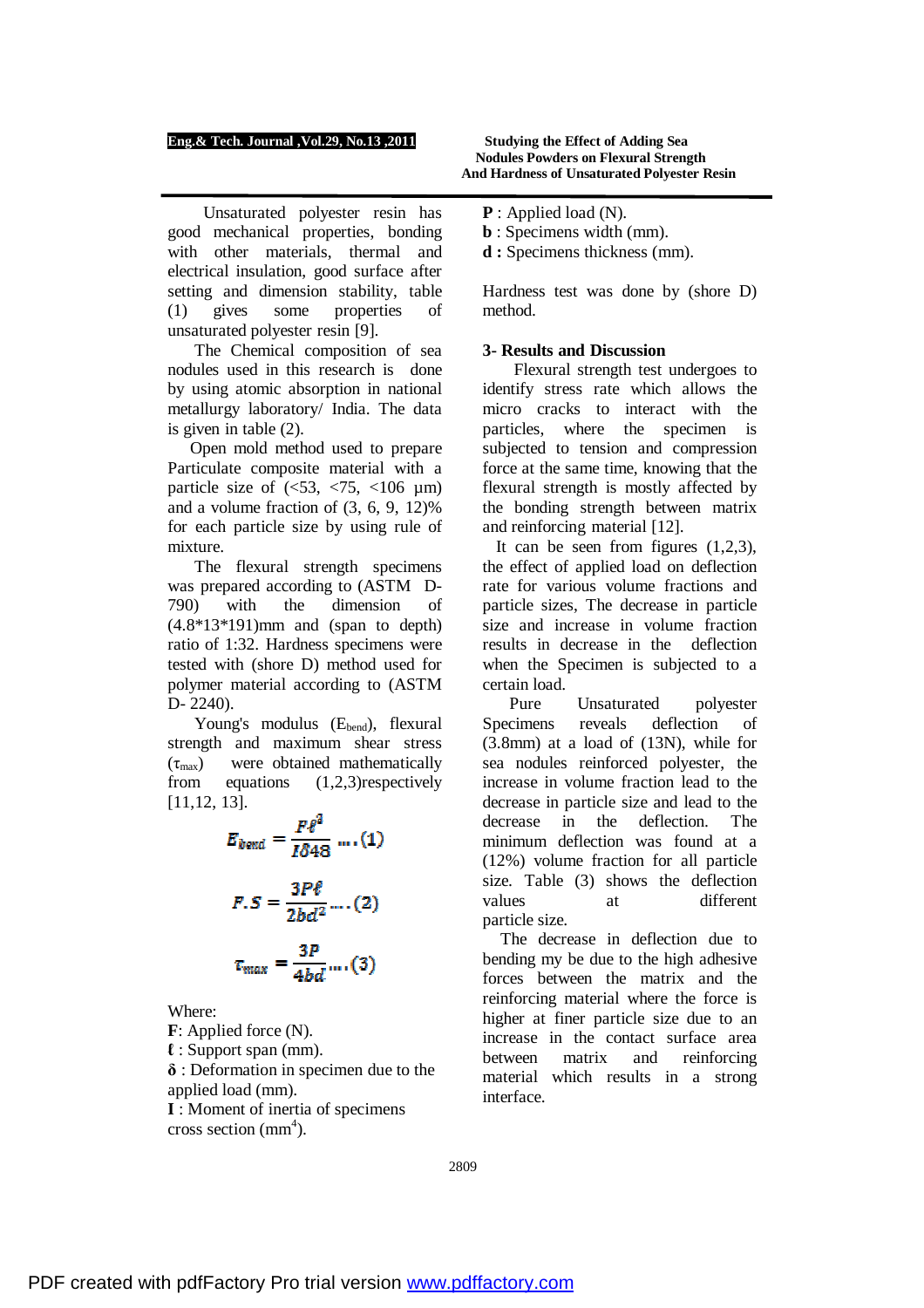Adding sea nodules particles to the matrix will lead to an increase in the bending of elastic modulus  $(E_{band})$ shown in figure (4).

 Bending elastic modulus for pure reference unsaturated polyester reached to (1995 MPa.) compared to maximum value of (5000 MPa.) when particles at size of  $\left( \leq 53 \right)$  um) and volume fraction of (12%) was added and as shown in figure (5), and the reason of this is whether the increase of volume fraction or decrease in particle size that leads to decrease in the deflection (δ) which leads to increase in bending elastic modulus according to equation (1) due to the increasing of surface contact area between reinforcement and matrix .

 Result of flexural strength of unsaturated polyester was calculated before and after the addition of filler had revealed as shown in figure (6) that flexural strength had increased with the increasing in volume fraction and the decreasing of the particle size. Flexural strength of pure reference unsaturated polyester was (150 MPa.) then an increasing had observed with increasing in volume fraction till it reached to its maximum value of (507 MPa.) by the addition of sea nodules at a volume fraction of (12%) as shown in figure (7), and that consider with our suggestion in that bonding strength between unsaturated polyester and reinforcing material is high. The reason for such important may due to the mechanisms of increasing in strength in particulate composite material by increasing in fracture surface area which results from unregular path of crack due to particles which act as an obstade in front of crack propagation and the need for higher energy for crack growth, other reason might be the plastic deformation around the particles

that results from the particles in higher locations than the matrix which results in a localized yielding and cause crack growth retarding and closed the crack tip because the matrix is less in hardness than the particles<sup>[13]</sup>.

 Adhesive between matrix and reinforcing material has a large effect in giving the maximum shear stress specimen that load to increase shear stress of particle reinforced polyester to a higher amount than that of polyester specimen alone as shown in figure (8), which the Sea nodules particulate composite material had a maximum shear stress of (8.1MPa.) at volume fraction of (12%) and particle size of (53 µm) as shown in figure (9) compared to the shear stress of unsaturated polyester which is (2.4 MPa.).

 The reinforcement of unsaturated polyester with sea nodules particles have a great role in obtaining a higher hardness, A ( shore D) type hardness test was used for specimen of polyester before and after reinforcing with particles Figure (10) shown the effect of particles volume fraction on hardness, It can be seen that the hardness of unsaturated polyester increases with increasing the fillers particles size and with the increasing of volume fraction. Adding the filler particles will raise the materials hardness due to the increasing in material resistance against the plastic deformation. Results had revealed that the hardness of unsaturated polyester alone was (78.5 shore D) compared to the maximum value ( 86 shore D) when particles at volume fraction of (12%) and particle size of  $(53 \mu m)$  have been added as shown in figure (11), the reason of the increase in hardness is that sea nodules contains an elements harder than the matrix like Cobalt,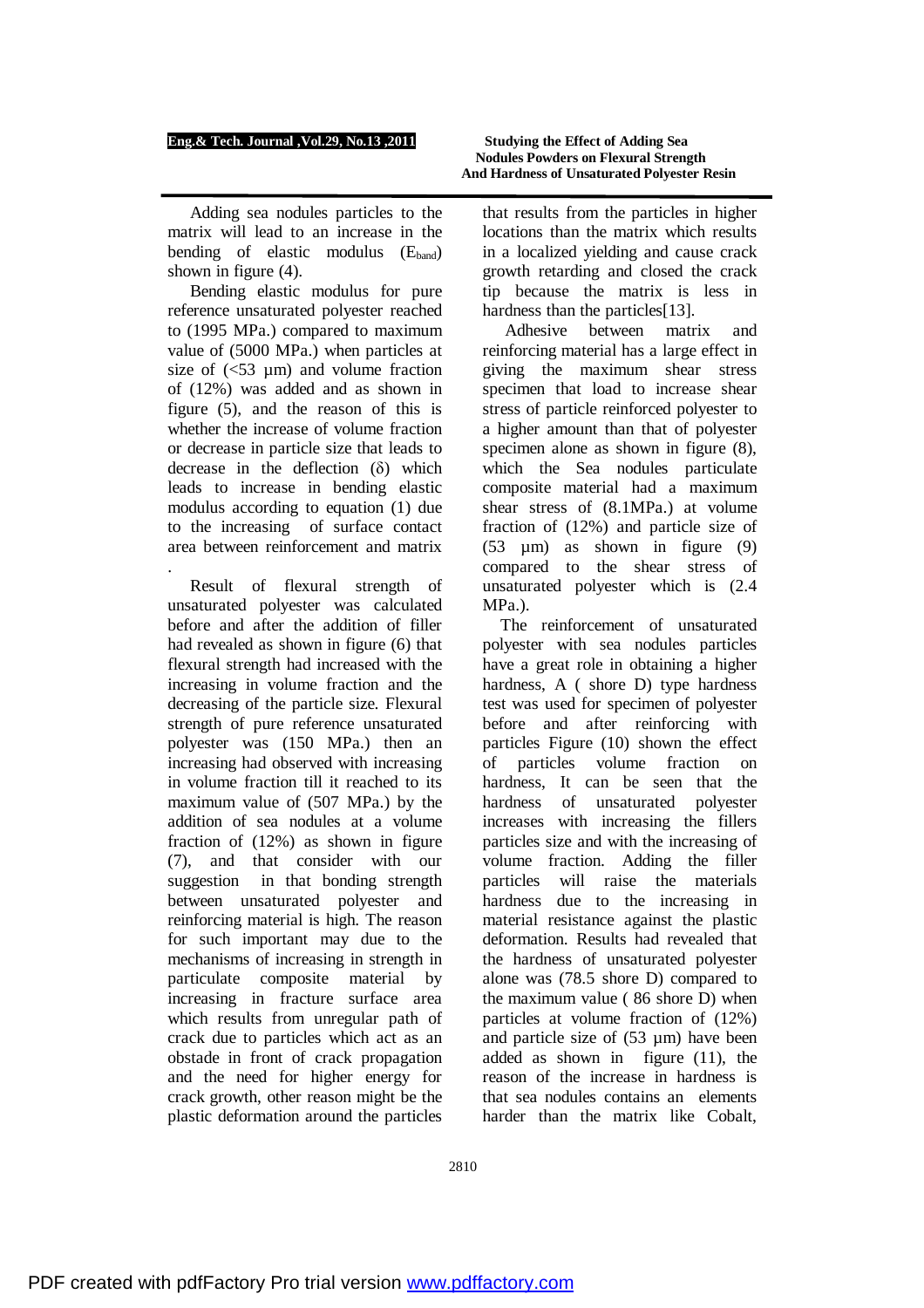Nickel, Cupper, and Manganese that lead to an increase in hardness of the prepared composite material system.

# **4- Conclusions**

 The effect of adding sea nodules particles on some mechanical properties of unsaturated polyester was studied, results shows that the best hardness value was (86 shore D) elastic modulus ( 5000 MPa.), flexural strength ( 507 MPa.), and maximum Flexural stress ( 8.1 MPa.) at volume fraction of (12%) and particle size  $(53 \mu m)$ , while the bending phenomena was decreased with increasing in volume fraction also with the decrease in particle size which had a value of  $(1.55mm)$  at  $(12%)$ volume fraction and  $\left(\leq 53 \text{ }\mu\text{m}\right)$  of particle size.

# **6- References**

لم یس عل ي خل ف " **دراس ة الخص ائص** [1] **المیكانیكی ة والفیزیائی ة لمتراكب ات الب ولي اس تر الم دعم بالی اف الزج اج والن ایلون** " رس الة ماجستیر، الجامعة التكنولوجیة.2006، حس ین جب ار حس ین، "**دراس ة ت اثیر بع ض**

**خواص د[2] الایبوكس ي الم دعم بم واد طبیعی ة وص ناعیة**"، رس الة ماجس تیر، الجامع ة

- التكنولوجیة، .2005 [3] Mare Nature Meyers & Krishan
- Kumar Chawla ,"**Mechanical Behavior of Material**", Prentice-Hall Inc.1999.
- [4] Mikell, P. Groover, **Fundamentals of Modem Manufactory** ", Prentice-Hall Inc.1996.
- [5] CH. H. Lerchenthal & M. Brenman, Ports ,**'' Inorganic Particle Reinforced Thermosetting Resins''**, Journal of Composite, Vol.8, No.1, (1977).
- [6]R. J. Young & P. W. R. Beaumont, '' **Failure of Brittle Polymers by Slow**
- **Crack Growth – Part 3 : Effect of Composition Upon the Fracture of Silica Particle - Filled Epoxy Resin Composite** '', Journal of Material Science, Vol.12, No.4, (1978).
- [7] H. A. Kereem,**'' Study the Influence of Adding Nickel Powder to a Thermosetting Epoxy Resin on the Mechanical Properties''**,M. Sc. Thesis, University of Technology, Baghdad, (2002).
- [8]Witold A. Charewicz, Zho Chaoyin, Tomasz Chmielewski, " **The Leaching Behavior of Ocean Polymetallic Nodules in Chloride Solutions**", Physicochemical Problems of Mineral Processing,Vol.35(2001).
- [9] W.D.Callister,JR**.," Materials Science and Engineering An Introduction**" 6<sup>th</sup> ed., John Wiely and Sons,Inc., New York, (2003).
- [10] B. R. Sanders & T. L. Weintraub, **" Matel Hand Book Mechanical Testing "**  $\sqrt{6}$ ,  $\sqrt{6}$ ,  $\theta$ <sup>th</sup> ed.  $\sqrt{6}$ , USA, (1985).
- $[11]$  N. G. Mccrum, C. P. Buckley & C. B. Bucknall **"Principles of Polymer Engineering"**,  $2^{nd}$  ed., John Wiley & Sons, New York, (1997).
- [12] L. Holliday, **"Composite Material"**, Elsevier Publishing, London, (1966).
- [13]G. C. Shin, & L. J. Ebert, "**Composite**" , Vol.17, No.4 (1986).
- **25-** Clarke M.T., Lee A., "Arora levels of metal ions after small – and large – diameter metal – on – metal hip arthoplasty", J. Bone Joint Surg., Vol. 85(6), pp.913-920, 2003.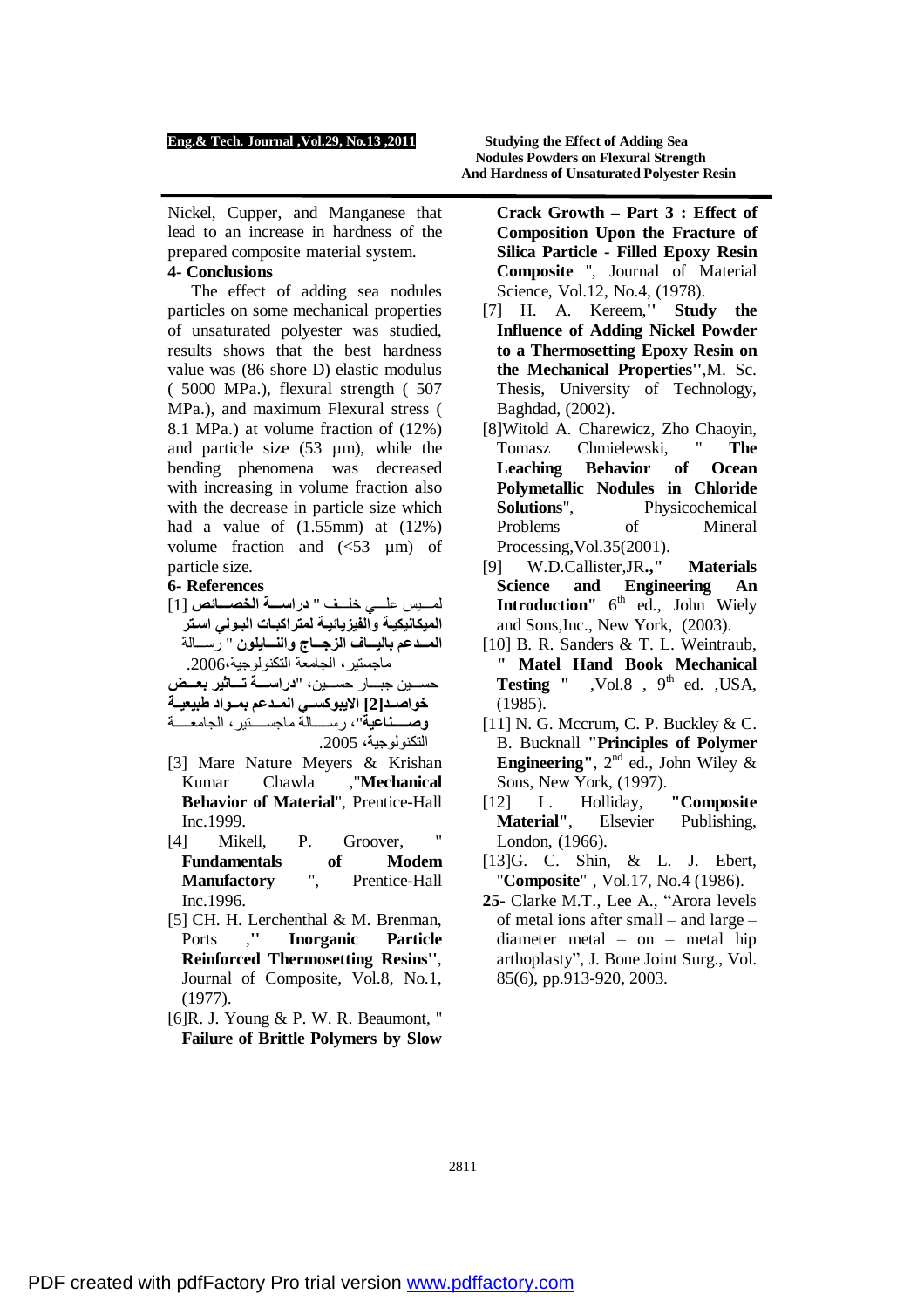**Nodules Powders on Flexural Strength And Hardness of Unsaturated Polyester Resin** 

| Young's modulus (E) | MPa.`        | Tensile strength $\parallel$ Thermal conductivity $\parallel$ | Density                     |
|---------------------|--------------|---------------------------------------------------------------|-----------------------------|
| (GPa.)              |              | $(W/m.^oC)$                                                   | $\left(\frac{kg}{m}\right)$ |
| $2.06 - 4.41$       | $70.3 - 103$ |                                                               | 1200                        |

| Table (1): some properties of unsaturated polyester resin [9]. |  |
|----------------------------------------------------------------|--|
|----------------------------------------------------------------|--|

| Table (2): Chemical composition of sea nodules. |  |
|-------------------------------------------------|--|
|-------------------------------------------------|--|

| Metal | g/L   |  |
|-------|-------|--|
| Cu    | 1.800 |  |
| Ni    | 2.000 |  |
| Co    | 0.206 |  |
| Zn    | 0.087 |  |
| Mn    | 22.51 |  |

**Table (3): the deflection values at different particle size at volume fraction (12%).**

| Particle size<br>$(\mu m)$       | 53   | 75   | 106  |
|----------------------------------|------|------|------|
| Deflection<br>$\text{m}\text{m}$ | 1.55 | 1.75 | 1.92 |



**Figure(1): shown the effect of load on deflection for varying volume fraction with a particle size of (53 µm).**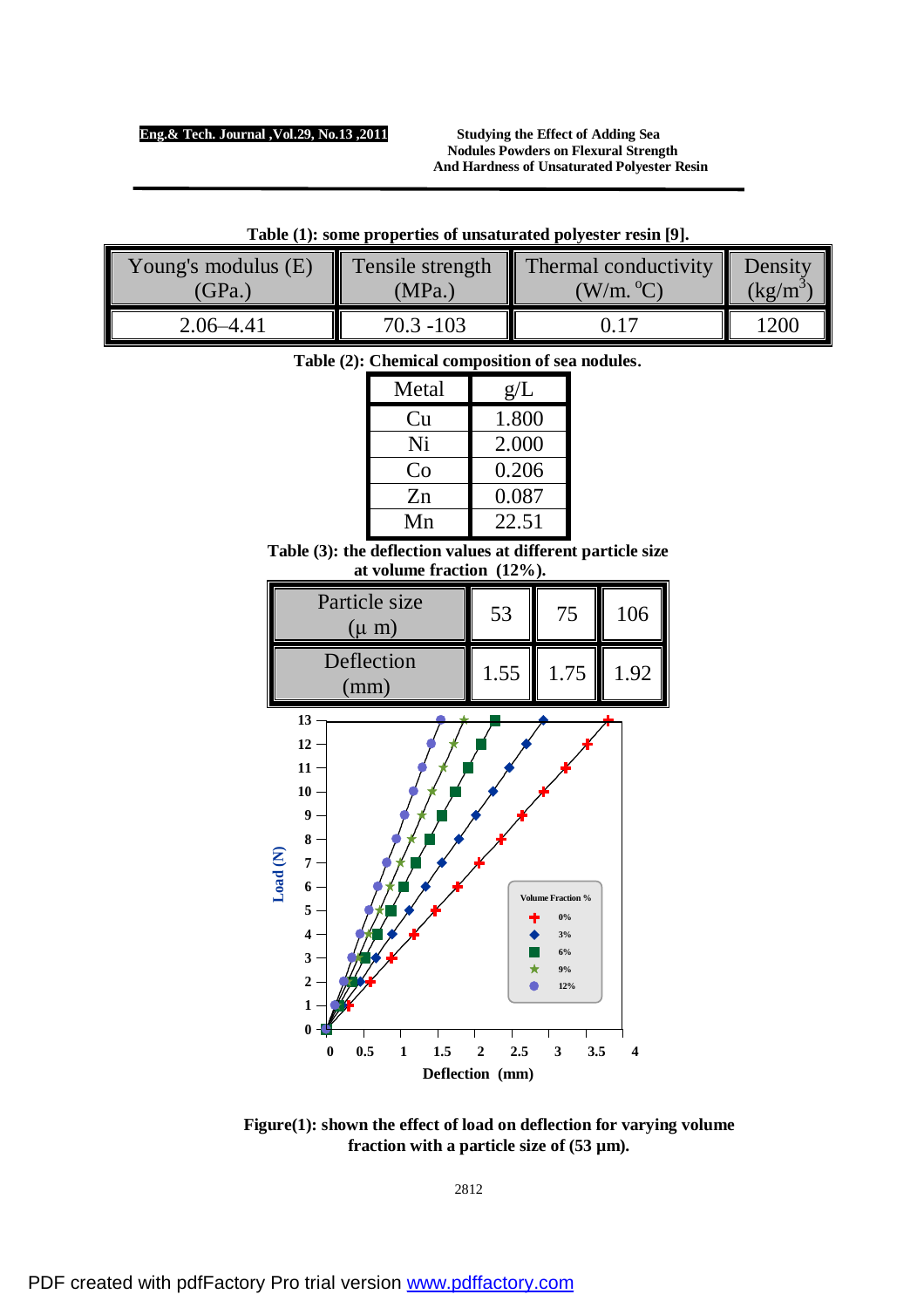**Nodules Powders on Flexural Strength And Hardness of Unsaturated Polyester Resin** 



 **Figure (2): shown the effect of load on deflection for varying volume fraction with a particle size of (75 µm).** 



 **Figure (3): shown the effect of load on deflection for varying volume fraction with a particle size of (106 µm).**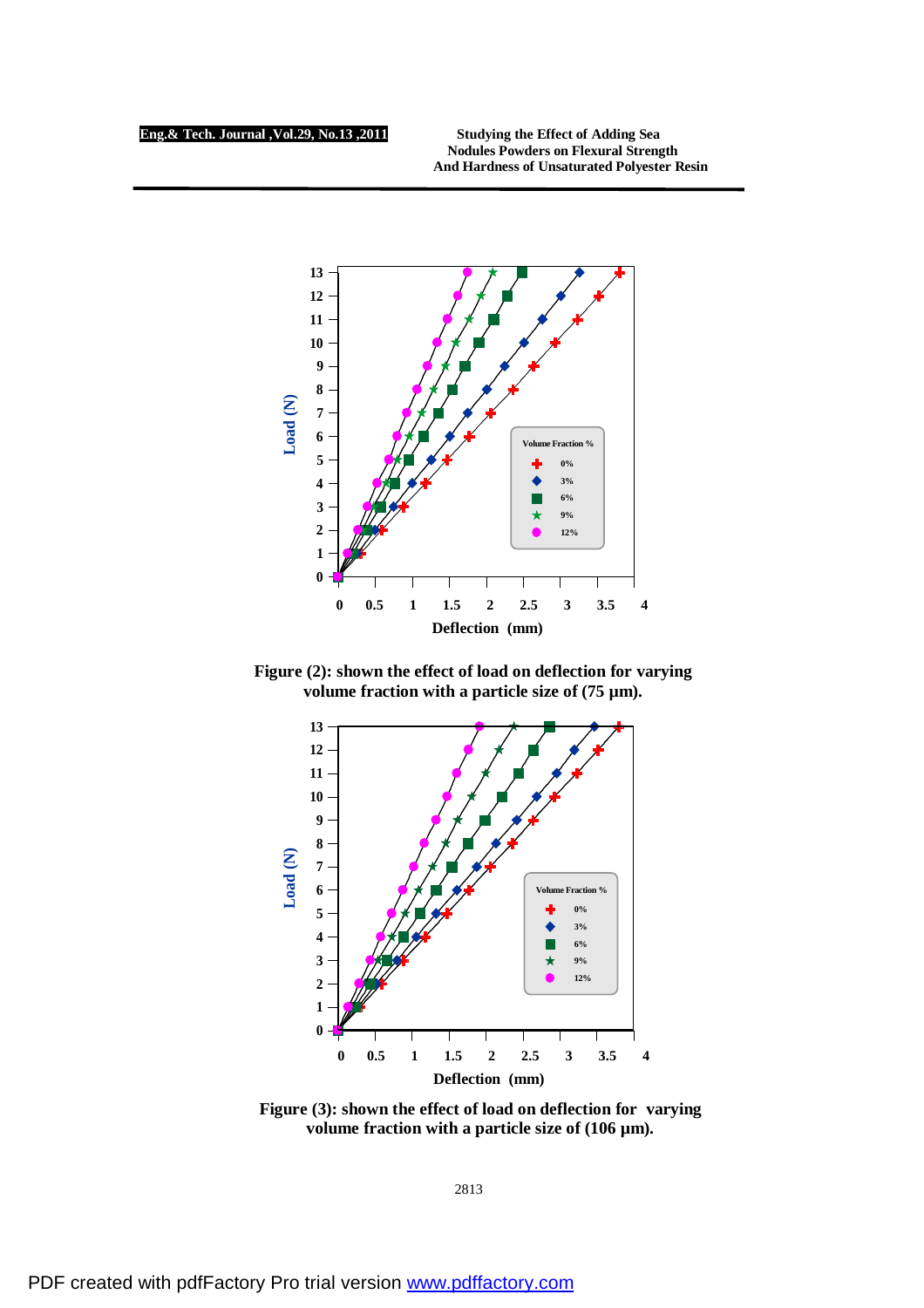**Nodules Powders on Flexural Strength And Hardness of Unsaturated Polyester Resin** 



**Figure(4): shown the effect of volume fraction on young's modulus.** 



 **volume fraction of (12%). Figure (5): shown the effect of particle size on young's modulus at**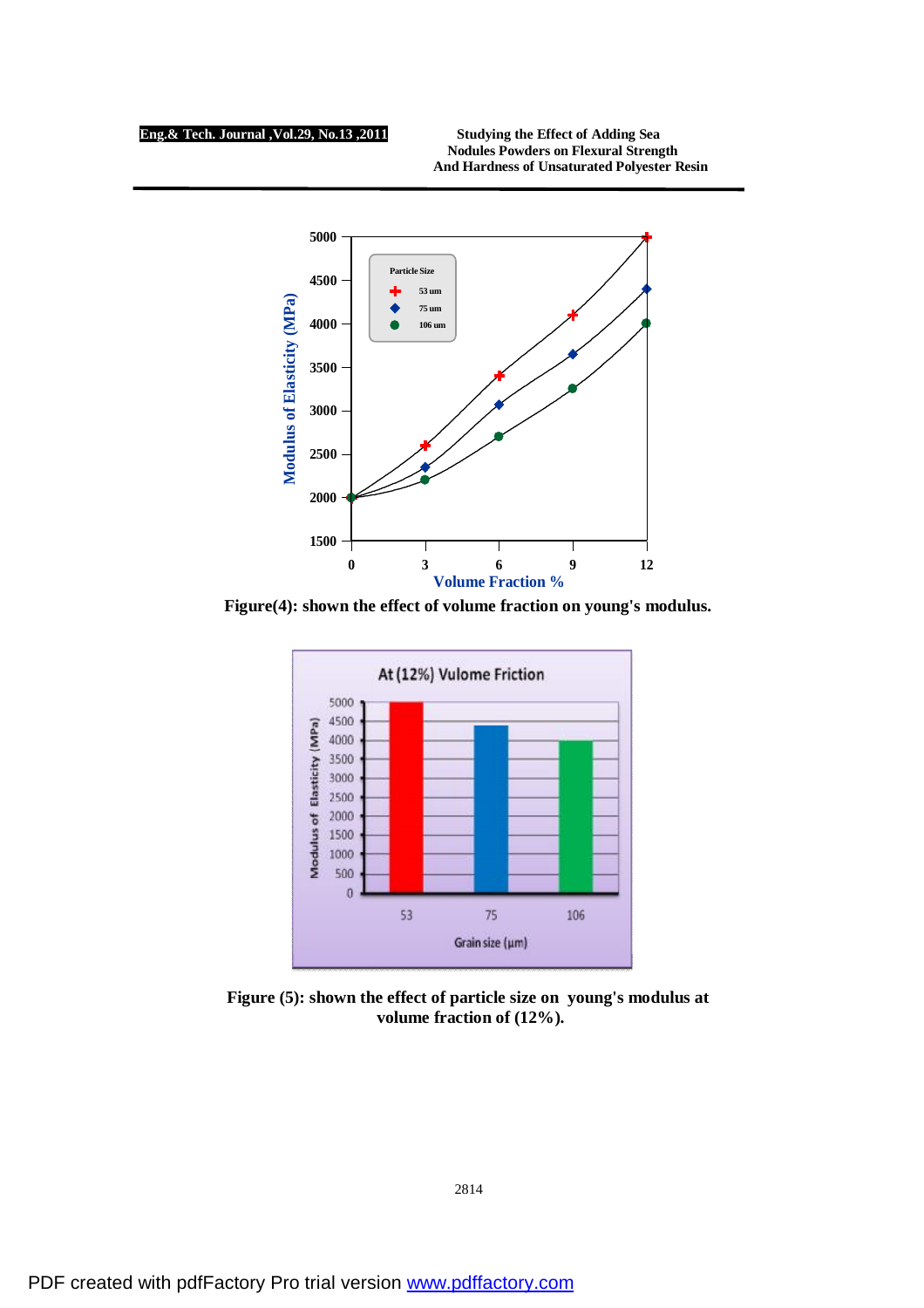**Nodules Powders on Flexural Strength And Hardness of Unsaturated Polyester Resin** 



**Figure (6): shown the effect of volume fraction on flexural strength.**



**Figure (7): shown the effect of particle size on Flexural strength at volume fraction of (12%).**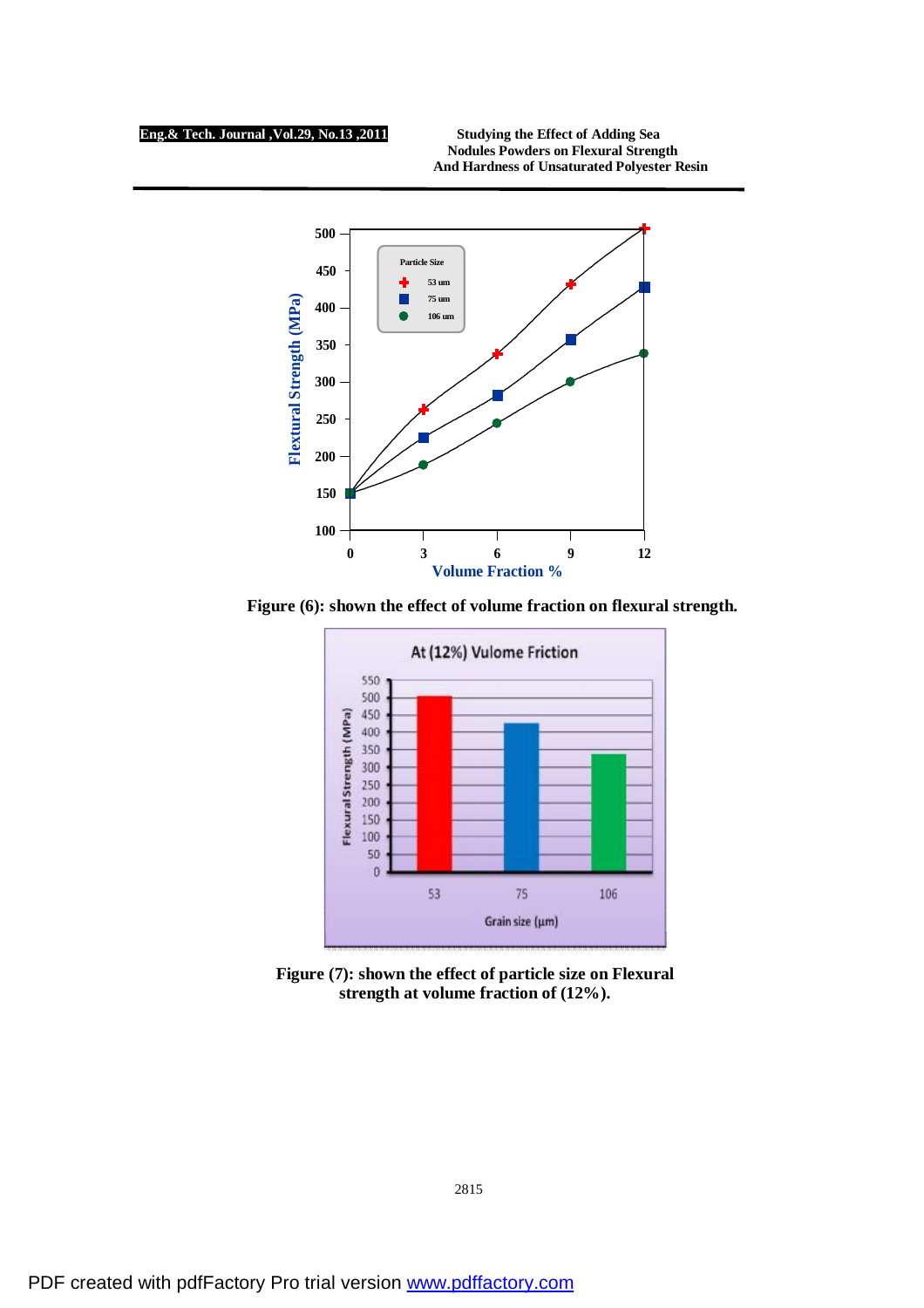**Nodules Powders on Flexural Strength And Hardness of Unsaturated Polyester Resin** 



**Figure (8): shown the effect of volume fraction on maximum shear stress**



**Figure (9): shown the effect of particle size on maximum shear stress at volume fraction of (12%).**